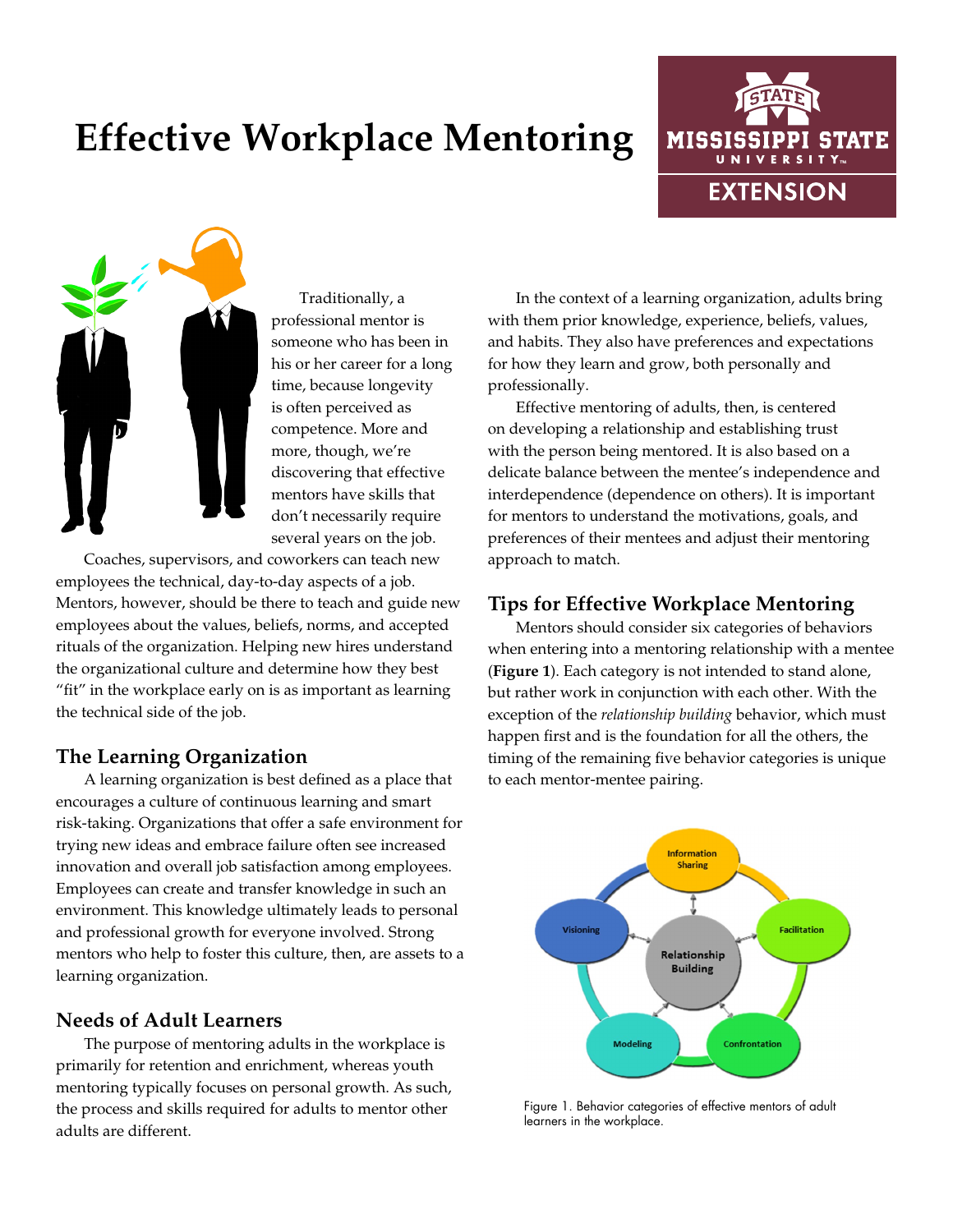

## *Relationship Building*

Description: The purpose of *relationship building* is to establish a climate of trust with your mentee. You can build the relationship through active, empathetic listening. It is also about genuine acceptance of and respect for (but not necessarily agreement with) the mentee's feelings. When establishing a relationship with your mentee, there should be no judgment.

#### **Recommended Actions**

- Practice responsive listening (verbal and nonverbal reactions that signal sincere interest).
- Ask open-ended questions.
- Provide descriptive feedback based on observations, rather than inferences or motives.
- Use perception checks to ensure understanding of feelings.
- Offer nonjudgmental, empathetic responses.



## *Facilitation*

Description: *Facilitation* is about helping mentees consider alternative views and options while reaching their own decisions about attainable goals. Guide mentees through a reasonably in-depth review and exploration of their interests, abilities, ideas, and beliefs.

#### **Recommended Actions**

- Pose hypothetical questions to expand their view.
- Uncover the underlying basis for their assumptions.
- Present multiple viewpoints to generate a more indepth analysis of decisions and options.
- Examine the seriousness of their commitment to goals.
- Analyze the reasons for their current pursuits.
- Review their recreational and vocational preferences.



#### *Information Sharing*

Description: *Information sharing* ensures that advice is offered based on accurate and sufficient knowledge of the mentee. Directly request detailed information from mentees, and offer specific suggestions about their current plans and progress. The key here is to establish with the mentee that fact and information are far better than assumption and speculation.

#### **Recommended Actions**

- Ask questions aimed at assuring you both understand the facts of the situation.
- Review relevant background information.
- Ask probing questions that require concrete answers.
- Offer directive-type comments about present problems and solutions to consider.
- Make restatements to make sure you understand the facts.
- Rely on facts as an integral component of the decision-making process.



*Confrontation*

Description: While *confrontation* often has a negative connotation, the purpose in this context is to challenge mentees to think critically about their decisions, actions, and subsequent consequences. This helps mentees recognize unproductive behaviors and evaluate their need and capacity to change. Respectfully challenge mentees' explanations for or avoidance of decisions and actions relevant to their development as adult learners.

NOTE: *This is often the most demanding function of a mentor, because it requires both parties to step out of their preferred comfort zones. Additionally, it can kill a mentoring relationship if the mentor does not take the time to establish trust first and determine the mentee's readiness to be challenged.*

#### **Recommended Actions**

- Use careful probing to assess your mentee's readiness to benefit from different points of view.
- Openly acknowledge concerns about possible negative consequences of constructive (*critical*) feedback on the relationship.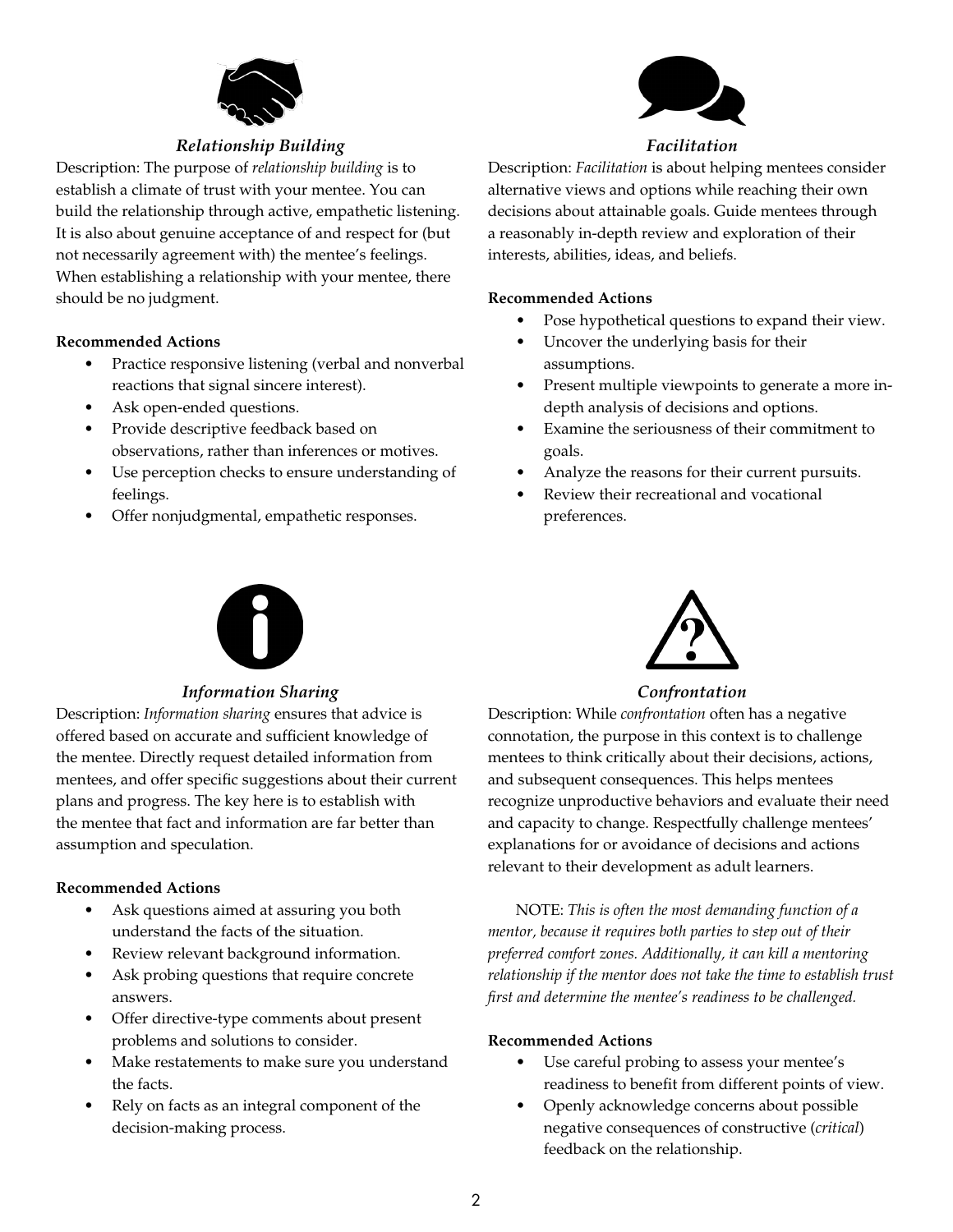- Employ a firm (but not combative) verbal stance to promote self-assessment and accountability for apparent discrepancies.
- Focus on strategies and behaviors that are most likely to result in meaningful change.
- Use the least amount of carefully stated feedback necessary for impact.
- Offer comments (before and after) to reinforce your belief in the mentee's potential for growth beyond the current situation.



## *Modeling*

Description: At all times in the mentoring relationship, the mentor should serve as a positive role model for the mentee. In this case, the purpose is to motivate your mentee to take necessary risks, to make decisions, and to overcome obstacles. Start by sharing relevant life/ work experiences and demonstrating support in order to personalize and enrich the mentoring relationship.

## **Recommended Actions**

- Offer personal thoughts and genuine feelings to emphasize the value of learning from unsuccessful or difficult experiences. (Trial-and-error can lead to self-correction, and failure does not have to limit growth.)
- Select related examples from your own life.
- Express your belief that appropriate risk-taking is necessary for personal, educational, and career development.
- Make statements that clearly encourage actions your mentee can take to attain his/her stated objectives.



#### *Visioning*

Description: As the mentee manages and transitions from interdependence to independence as a professional in the workplace, offer encouragement. Stimulate mentees' critical thinking when envisioning their own future and developing their personal and professional potential.

#### **Recommended Actions**

- Make statements to help your mentee reflect on present and future educational and career attainments.
- Ask questions aimed at clarifying your mentee's ability to manage change.
- Review individual choices based on a reasonable assessment of options and resources.
- Make comments directed at analyzing problemsolving and decision-making strategies.
- Express confidence in carefully thought-out decisions.
- Offer remarks that show respect for mentees' capacity to determine their own future.
- Encourage mentee to develop talents and pursue dreams.

Mentoring adults in the workplace can be a successful and fulfilling pursuit, and the benefits to both the individual and the organization are tremendous. Keep in mind that the mentoring relationship represents a general blueprint of an evolving interpersonal relationship. It requires adaptation and modification on the part of both the mentor and the mentee. Finally, it should not be a rigid sequence of events, but rather a continuum of trust and growth.